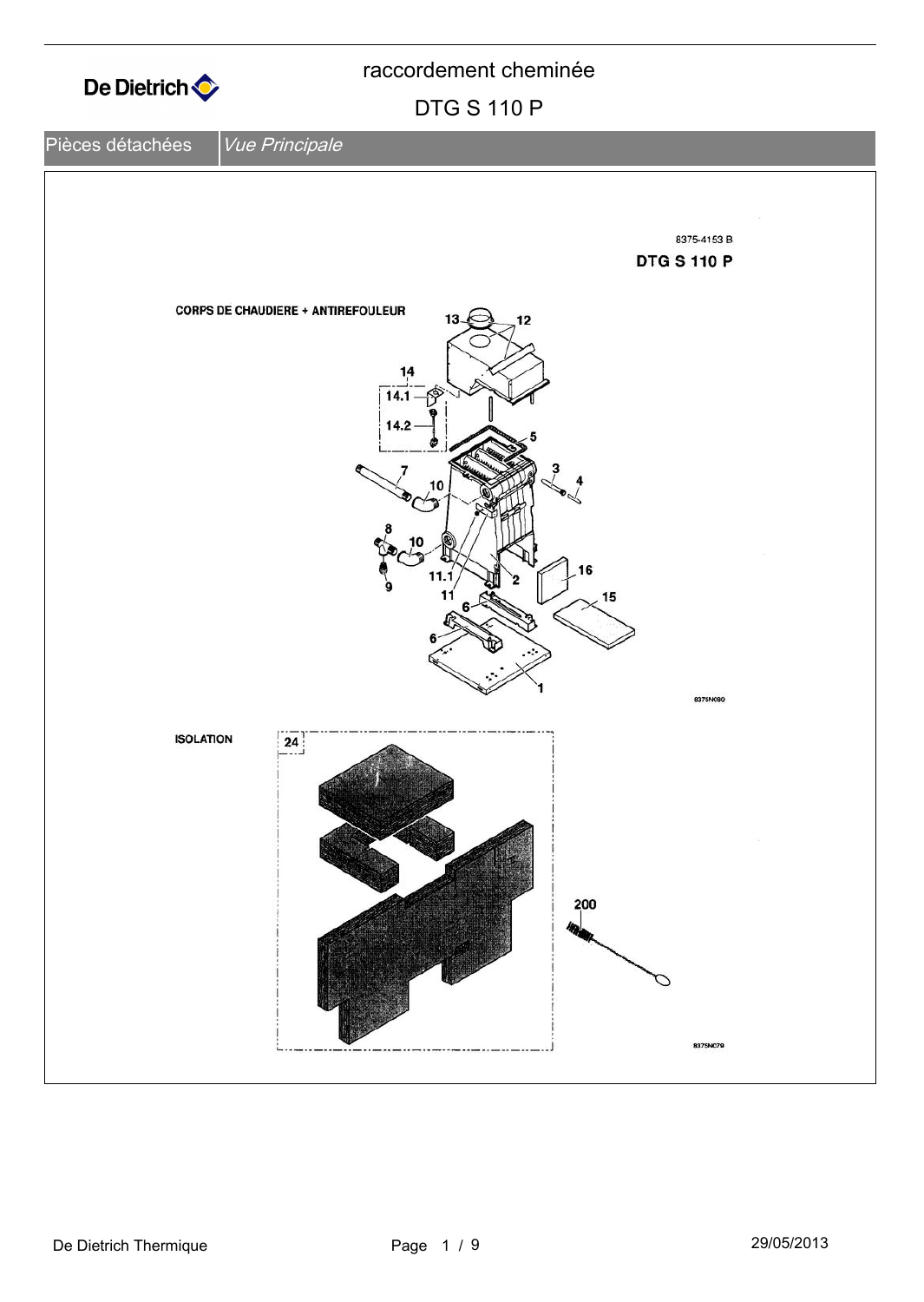

| Réf.           | Référence | Description                          | Qté          | <b>Tarif</b>   | Remarques |
|----------------|-----------|--------------------------------------|--------------|----------------|-----------|
| 1              | 83758909  | SOCLE COMPLET 3EL                    | $\mathbf 1$  | Nous consulter |           |
| $\mathbf{1}$   | 83758911  | SOCLE COMPLET 5EL                    | 1            | Nous consulter |           |
| 1              | 83758913  | SOCLE COMPLET 7EL                    | 1            | Nous consulter |           |
| $\mathbf{1}$   | 83758914  | SOCLE COMPLET 8 EL                   | $\mathbf{1}$ | Nous consulter |           |
| 1              | 83758910  | SOCLE COMPLET 4EL                    | 1            | Nous consulter |           |
| $\mathbf{1}$   | 83758912  | SOCLE 6EL                            | $\mathbf{1}$ | Nous consulter |           |
| 2              | 83758915  | CORPS CHAUDIERE ASS.3EL              | 1            | 522,00 €       |           |
| $\overline{2}$ | 83758916  | <b>CORPS CHAUDIERE ASS. 4EL</b>      | $\mathbf{1}$ | 767,00 €       |           |
| $\overline{2}$ | 83758917  | <b>CORPS CHAUDIERE ASS. 5EL</b>      | 1            | 928,00 €       |           |
| $\overline{2}$ | 83758918  | <b>CORPS CHAUDIERE ASS. 6EL</b>      | $\mathbf{1}$ | 1072,00 €      |           |
| 2              | 83758919  | <b>CORPS CHAUDIERE ASS. 7EL</b>      | 1            | 1213,00 €      |           |
| $\overline{2}$ | 83758920  | <b>CORPS CHAUDIERE ASS. 8EL</b>      | $\mathbf{1}$ | 1354,00 €      |           |
| 3              | 95365611  | DOIGT DE GANT 1/2"-LG160             | $\mathbf{1}$ | 14,60 €        |           |
| $\overline{4}$ | 95365613  | SEPARATEUR DE DOIGT DE GANT          | $\mathbf{1}$ | 2,50 €         |           |
| 5              | 95046128  | JOINT VERRANE D10 (1M)               | 1            | 3,50€          |           |
| 6              | 83750004  | <b>REHAUSSE POUR CORPS</b>           | $\mathbf{1}$ | 18,10 €        |           |
| 7              | 97549595  | TUBE EAU DEPART PEINT                | $\mathbf{1}$ | 7,40 €         |           |
| 8              | 97549596  | TUBE EAU RETOUR PEINT                | $\mathbf{1}$ | 20,70 €        |           |
| 9              | 85000022  | ROBINET VIDANGE                      | 1            | 18,20 €        |           |
| 10             | 94920297  | COUDE M-F A4 1"                      | $\mathbf{1}$ | 6,10 €         |           |
| 11             | 83758048  | <b>EQUERRE DE FIXATION</b>           | 1            | 2,60 €         |           |
| 11.1           | 95890434  | ECROU THIBLOC HM8 CRANTE             | $\mathbf{1}$ | $0,62 \in$     |           |
| 12             | 83758791  | ANTIREFOULEUR COMPLET 3EL            | 1            | 221,00 €       |           |
| 12             | 83758792  | ANTIREFOULEUR COMPLET 4EL            | $\mathbf{1}$ | Nous consulter |           |
| 12             | 83758793  | ANTIREFOULEUR COMPLET 5EL            | 1            | 232,00 €       |           |
| 12             | 83758794  | ANTIREFOULEUR COMPLET 6EL            | $\mathbf{1}$ | 241,00 €       |           |
| 12             | 83758795  | ANTIREFOULEUR COMPLET 7EL            | 1            | 248,00 €       |           |
| 12             | 83758796  | ANTIREFOULEUR COMPLET 8EL            | $\mathbf{1}$ | 256,00 €       |           |
| 13             | 97581501  | <b>BUSE D.110/111</b>                | 1            | 7,30 €         |           |
| 13             | 97581499  | <b>BUSE D.125</b>                    | $\mathbf{1}$ | $9,80 \in$     |           |
| 13             | 97581500  | <b>BUSE D.153</b>                    | 1            | 11,00 €        |           |
| 14             | 83758999  | THERMOSTAT ANTIREFOULEUR 85° CONTACT | $\mathbf{1}$ | 60,20€         |           |
| 14.1           | 83758077  | <b>EQUERRE DE FIXATION</b>           | 1            | 2,20 €         |           |
| 14.2           | 83754941  | CIRCUIT ELECTRIQUE T.A-F.            | $\mathbf{1}$ | 15,60 €        |           |
| 15             | 97550513  | <b>ISOLATION SOUS BRUL.3EL</b>       | 1            | $3,30 \in$     |           |
| 15             | 97550518  | <b>ISOLATION SOUS BRUL.8EL</b>       | $\mathbf{1}$ | 11,00 €        |           |
| 15             | 97550514  | <b>ISOLATION SOUS BRUL.4EL</b>       | 1            | 4,45€          |           |
| 15             | 97550515  | <b>ISOLATION SOUS BRUL.5EL</b>       | $\mathbf{1}$ | $6,80 \in$     |           |
| 15             | 97550517  | <b>ISOLATION SOUS BRUL.7EL</b>       | 1            | 9,15€          |           |
| 15             | 97550516  | <b>ISOLATION SOUS BRUL.6EL</b>       | $\mathbf{1}$ | $8,95 \in$     |           |
| 16             | 94229203  | <b>ISOLATION ARRIERE 3EL</b>         | 1            | 25,40 €        |           |
| 16             | 94229208  | <b>ISOLATION ARRIERE 8EL</b>         | $\mathbf{1}$ | 30,70 €        |           |
| 16             | 94229204  | <b>ISOLATION ARRIERE 4EL</b>         | 1            | 26,60 €        |           |
| 16             | 94229205  | <b>ISOLATION ARRIERE 5EL</b>         | $\mathbf{1}$ | 27,80 €        |           |
| 16             | 94229207  | <b>ISOLATION ARRIERE 7EL</b>         | 1            | 28,80 €        |           |
| 16             | 94229206  | <b>ISOLATION ARRIERE 6EL</b>         | $\mathbf{1}$ | 28,40 €        |           |
| 24             | 83758927  | <b>ISOLATION CORPS CPLTE 3EL</b>     | 1            | 59,20 €        |           |
| 24             | 83758928  | <b>ISOLATION CORPS CPLTE 4EL</b>     | $\mathbf{1}$ | 63,60 €        |           |
| 24             | 83758929  | <b>ISOLATION CORPS CPLTE 5EL</b>     | $\mathbf{1}$ | 68,00 €        |           |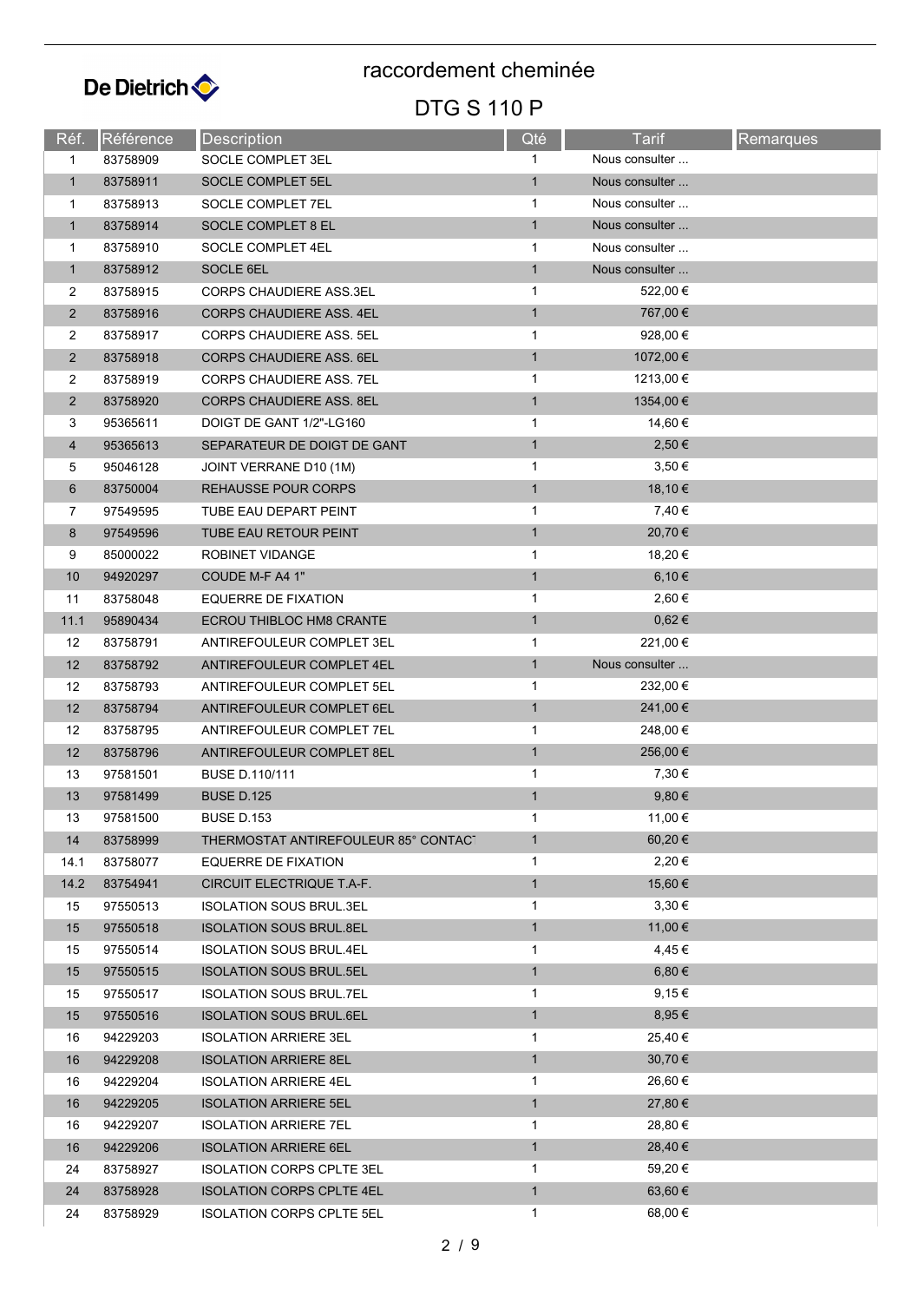| De Dietrich |          |                                  | raccordement cheminée |         |
|-------------|----------|----------------------------------|-----------------------|---------|
|             |          |                                  | <b>DTG S 110 P</b>    |         |
| 24          | 83758930 | <b>ISOLATION CORPS CPLTE 6EL</b> |                       | 71.90 € |
| 24          | 83758931 | <b>ISOLATION CORPS CPLTE 7EL</b> |                       | 73.50 € |
| 24          | 83758932 | <b>ISOLATION CORPS CPLTE 8EL</b> |                       | 80,70 € |
| 200         | 96960227 | BROSSE NYLON 44 X 11 LG 500      |                       | 4.10 €  |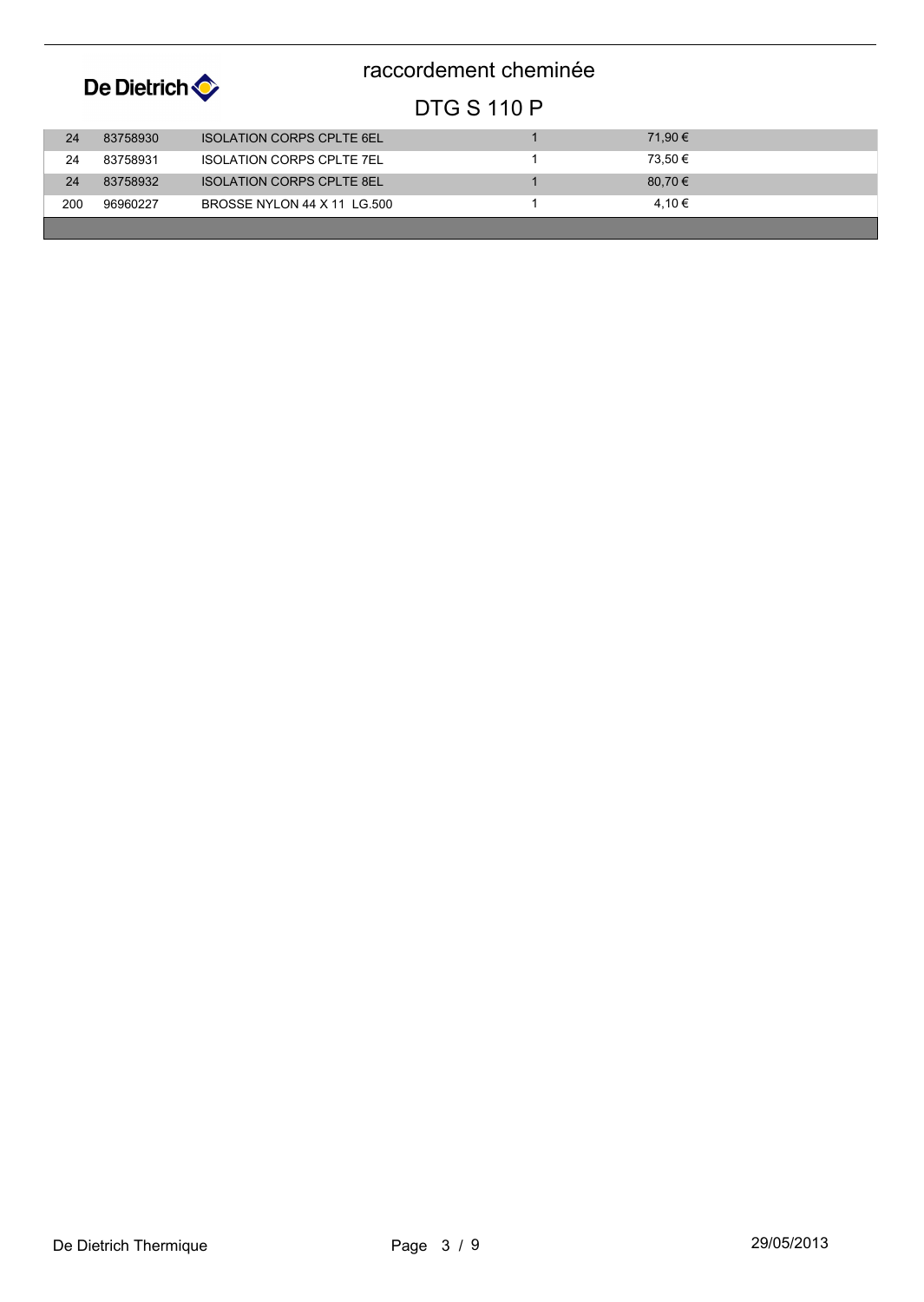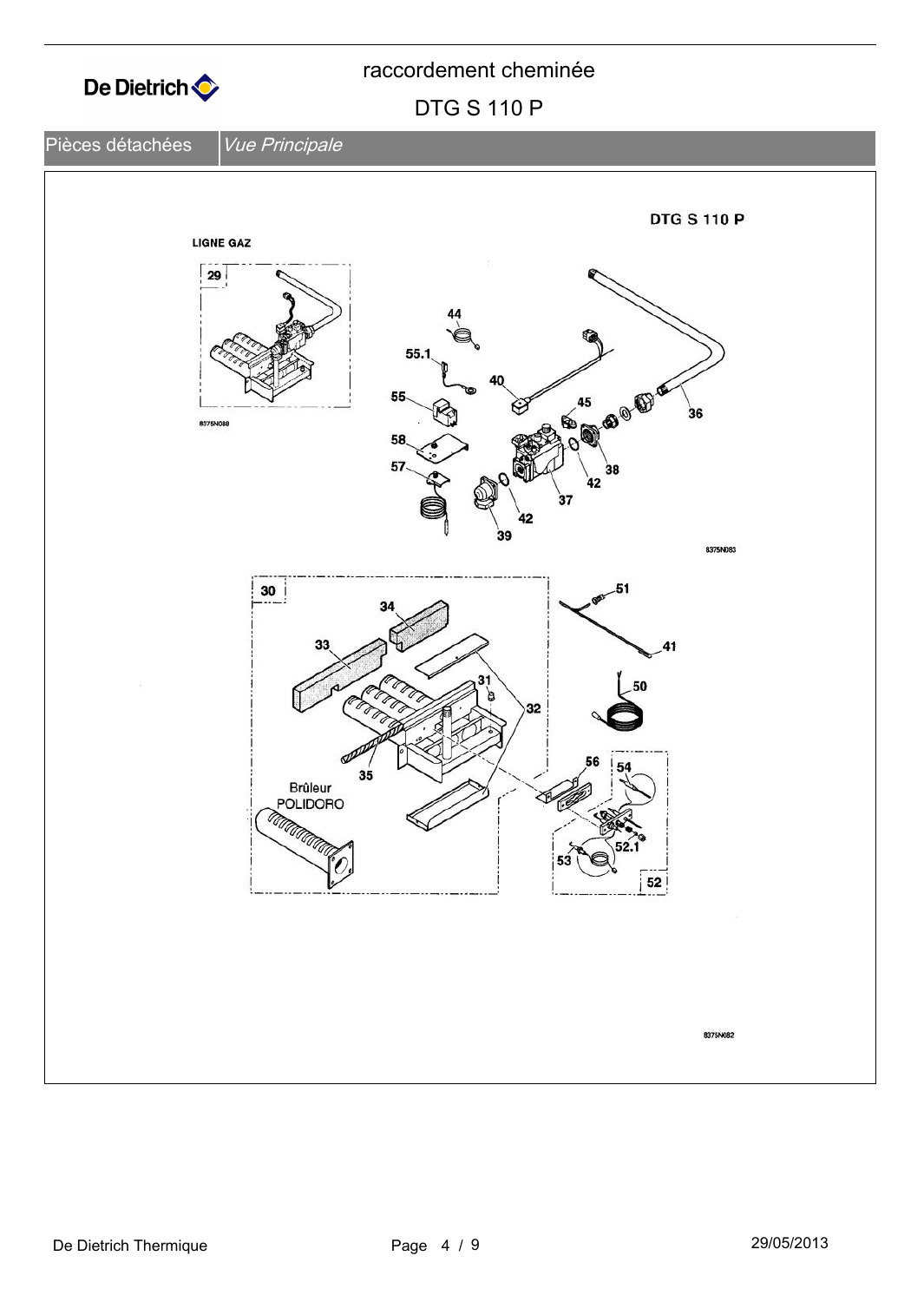

| Réf.        | Référence | Description                              | Qté                          | <b>Tarif</b>   | Remarques |
|-------------|-----------|------------------------------------------|------------------------------|----------------|-----------|
| $\mathbf 0$ | 83757791  | KIT DE CONVERS.GN 3EL                    | $\mathbf{1}$                 | 51,00 €        |           |
| 0           | 83757792  | KIT DE CONVERS.GN 4EL                    | 1                            | 55,10 €        |           |
| $\mathbf 0$ | 83757793  | KIT DE CONVERS.GN 5EL                    | $\mathbf{1}$                 | 59,20€         |           |
| 0           | 83757794  | KIT DE CONVERS.GN 6EL                    | 1                            | 63,00 €        |           |
| $\mathbf 0$ | 83757795  | KIT DE CONVERS.GN 7EL                    | $\mathbf{1}$                 | 66,80 €        |           |
| 0           | 83757796  | KIT DE CONVERS.GN 8EL                    | 1                            | 71,40 €        |           |
| $\mathbf 0$ | 83757404  | KIT DE CONVERS.PROP.3EL                  | $\mathbf{1}$                 | 19,20 €        |           |
| 0           | 83757405  | KIT DE CONVERS.PROP.4EL                  | $\mathbf{1}$                 | 25,50 €        |           |
| $\mathbf 0$ | 83757406  | KIT DE CONVERS.PROP.5EL                  | $\mathbf{1}$                 | 37,60 €        |           |
| 0           | 83757407  | KIT DE CONVERS PROP 6EL                  | 1                            | 38,80 €        |           |
| $\mathbf 0$ | 83757408  | KIT DE CONVERS PROP 7EL                  | $\mathbf{1}$                 | 49,60 €        |           |
| 0           | 83757409  | KIT DE CONVERS PROP 8EL                  | $\mathbf{1}$                 | 61,30 €        |           |
| 29          | 83758500  | <b>CIRCUIT GAZ COMPLET 3EL</b>           | $\mathbf{1}$                 | Nous consulter |           |
| 29          | 83758502  | CIRCUIT GAZ COMPLET 5EL                  | 1                            | Nous consulter |           |
| 29          | 83758504  | CIRCUIT GAZ COMPLET 7EL                  | $\mathbf{1}$                 | Nous consulter |           |
| 29          | 83758503  | CIRCUIT GAZ COMPLET 6EL                  | 1                            | Nous consulter |           |
| 29          | 83758505  | Wired, elbow ionisation probe            | $\mathbf{1}$                 | Nous consulter |           |
| 29          | 83758501  | CIRCUIT GAZ COMPLET 4EL                  | 1                            | Nous consulter |           |
| 30          | 83758536  | TIROIR BRUL.POLIDORO 3EL - 2 RAMPES      | $\mathbf{1}$                 | 368,00 €       |           |
| 30          | 83758540  | TIROIR BRUL POLIDORO 7EL - 6 RAMPES      | 1                            | 475,00 €       |           |
| 30          | 83758539  | TIROIR BRUL.POLIDORO 6EL - 5 RAMPES      | $\mathbf{1}$                 | 388,00 €       |           |
| 30          | 83758541  | TIROIR BRUL.POLIDORO 8EL - 7 RAMPES      | 1                            | 649,00 €       |           |
| 30          | 83758537  | TIROIR BRUL.POLIDORO 4EL - 3 RAMPES      | $\mathbf{1}$                 | 376,00 €       |           |
| 30          | 83758538  | TIROIR BRUL.POLIDORO 5EL - 4 RAMPES      | 1                            | 384,00 €       |           |
| 31          | 95360220  | PRISE DE PRESSION FURIGAS                | $\mathbf{1}$                 | 3,30€          |           |
| 32          | 83758542  | ENS.PLAQUES +FIXATION 3EL                | 1                            | Nous consulter |           |
| 32          | 83758543  | ENS.PLAQUES +FIXATION 4EL                | $\mathbf{1}$                 | $23,40 \in$    |           |
| 32          | 83758545  | <b>ENS.PLAQUES +FIXATION 6EL</b>         | $\mathbf 1$                  | 27,80 €        |           |
| 32          | 83758544  | <b>ENS.PLAQUES +FIXATION 5EL</b>         | $\mathbf{1}$                 | 26,30 €        |           |
| 32          | 83758546  | <b>ENS.PLAQUES +FIXATION 7EL</b>         | 1                            | 28,70 €        |           |
| 32          | 83758547  | <b>ENS.PLAQUES +FIXATION 8EL</b>         | 1                            | Nous consulter |           |
| 33          | 97550289  | ISOLAT.GA-DR.TIR.BRUL.3EL - POLIDORO     | 1                            | 2,40 €         |           |
| 33          | 97550284  | ISOLAT GA TIR BRUL 5EL - POLIDORO        | $\mathbf{1}$                 | 2,80€          |           |
| 33          | 97550285  | ISOLAT.GA.TIR.BRUL.6-7EL - POLIDORO      | $\mathbf{1}$                 | $3,40 \in$     |           |
| 33          | 97550286  | ISOLAT.GA.TIR.BRUL.8-9EL - POLIDORO      | $\mathbf{1}$                 | $3,70 \in$     |           |
| 33          | 97550283  | ISOLAT GA TIR BRUL 4EL - POLIDORO        | 1                            | 2,50 €         |           |
| 34          | 97550287  | ISOLAT.DR.TIR.BRUL.4A6EL - POLIDORO      | $\mathbf{1}$                 | 2,40€          |           |
| 34          | 97550288  | ISOLAT.DR.TIR.BRUL.7-8EL - POLIDORO      | $\mathbf{1}$                 | 2,50 €         |           |
| 35          | 95046115  | <b>JOINT THERMOCORD (1M)</b>             | $\mathbf{1}$                 | 11,60 €        |           |
| 36          | 97549425  | TUBE DARRIVEE GAZ 1/2"                   | 1                            | 17,60 €        |           |
| 36          | 97549614  | TUBE ARRIVEE GAZ 4-5-6EL                 | $\mathbf{1}$                 | 19,80 €        |           |
| 36          | 97549611  | TUBE ARRIVEE GAZ 7-8EL                   | 1                            | 25,30 €        |           |
| 37          | 83758529  | VANNE GAZ NOVASIT 3EL - 0820-056 + COUDE | $\mathbf{1}$                 | 252,00 €       |           |
| 37          | 95365272  | VANNE GAZ NOVASIT 1/2" - 0820-056        | 1                            | 204,00 €       |           |
| 37          | 83758530  | VANNE GAZ NOVASIT 4A6EL - 0820-056 + RAC | $\mathbf{1}$                 | 252,00 €       |           |
|             |           |                                          |                              | Nous consulter |           |
| 38          | 97549230  | BRIDE DROITE 3/4"+JT+VIS SIT             | $\mathbf{1}$<br>$\mathbf{1}$ | 15,00 €        |           |
| 39          | 97549229  | BRIDE COUDEE 3/4"+JT+VIS SIT             |                              | 11,90 €        |           |
| 39          | 97549224  | BRIDE COUDEE 1/2" SIT                    | $\mathbf 1$                  |                |           |
| 40          | 83754933  | <b>CIRCUIT BLOC REGUL.SIT</b>            | $\mathbf{1}$                 | Nous consulter |           |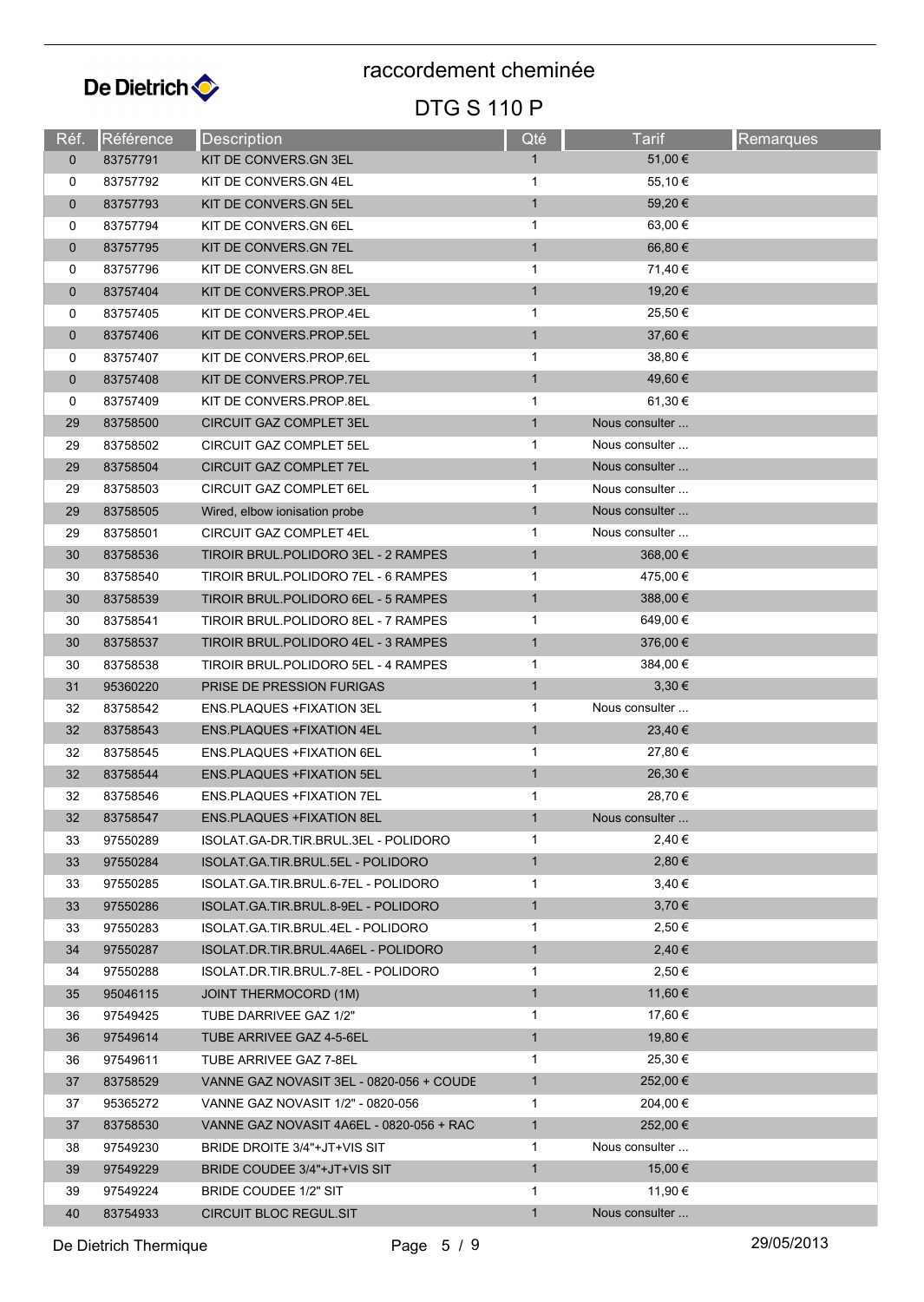

| 41   | 83758549 | <b>TUBE ALIMENT VEILL.3EL</b>       | 34,60 €        |  |
|------|----------|-------------------------------------|----------------|--|
| 41   | 83758550 | <b>TUBE ALIMENT.VEILL.4A8EL</b>     | 35,00 €        |  |
| 42   | 95365374 | <b>JOINT TORIQUE</b>                | 1,10 €         |  |
| 44   | 95365252 | <b>DERIVATION THERMOCOUPLE</b>      | 1,30 €         |  |
| 45   | 95325180 | <b>INTERRUPTEUR ALLUMAGE SIT</b>    | 45,80 €        |  |
| 50   | 83754943 | FIL LIAISON TS-THERMOC. (VANNE SIT) | $3,10 \in$     |  |
| 51   | 97580202 | <b>BICONE D6</b>                    | 2,40 €         |  |
| 52   | 83758548 | <b>VEILLEUSE COMPLETE</b>           | 59,50€         |  |
| 52.1 | 97580183 | INJECTEUR VEILLEUSE FU 0.30MM       | 3,90 €         |  |
| 53   | 95332801 | <b>ELECTRODE ALLUMAGE</b>           | 6,60€          |  |
| 54   | 95365347 | THERMOCOUPLE LG.600                 | 7,40 €         |  |
| 55   | 84064820 | ALLUMEUR ANSTOSS CPL.               | 27,30 €        |  |
| 55.1 | 83754940 | FIL MASSE TRANSFO. ALLUM.           | Nous consulter |  |
| 56   | 83758129 | <b>PROTECTION SOUS VEILLEUSE</b>    | 10,40 €        |  |
| 57   | 95363366 | THERMOSTAT DE SECURITE 105°         | 24,90 €        |  |
| 58   | 83758174 | SUPPORT ALLUMEUR ET T.S.            | 4,55 €         |  |
|      |          |                                     |                |  |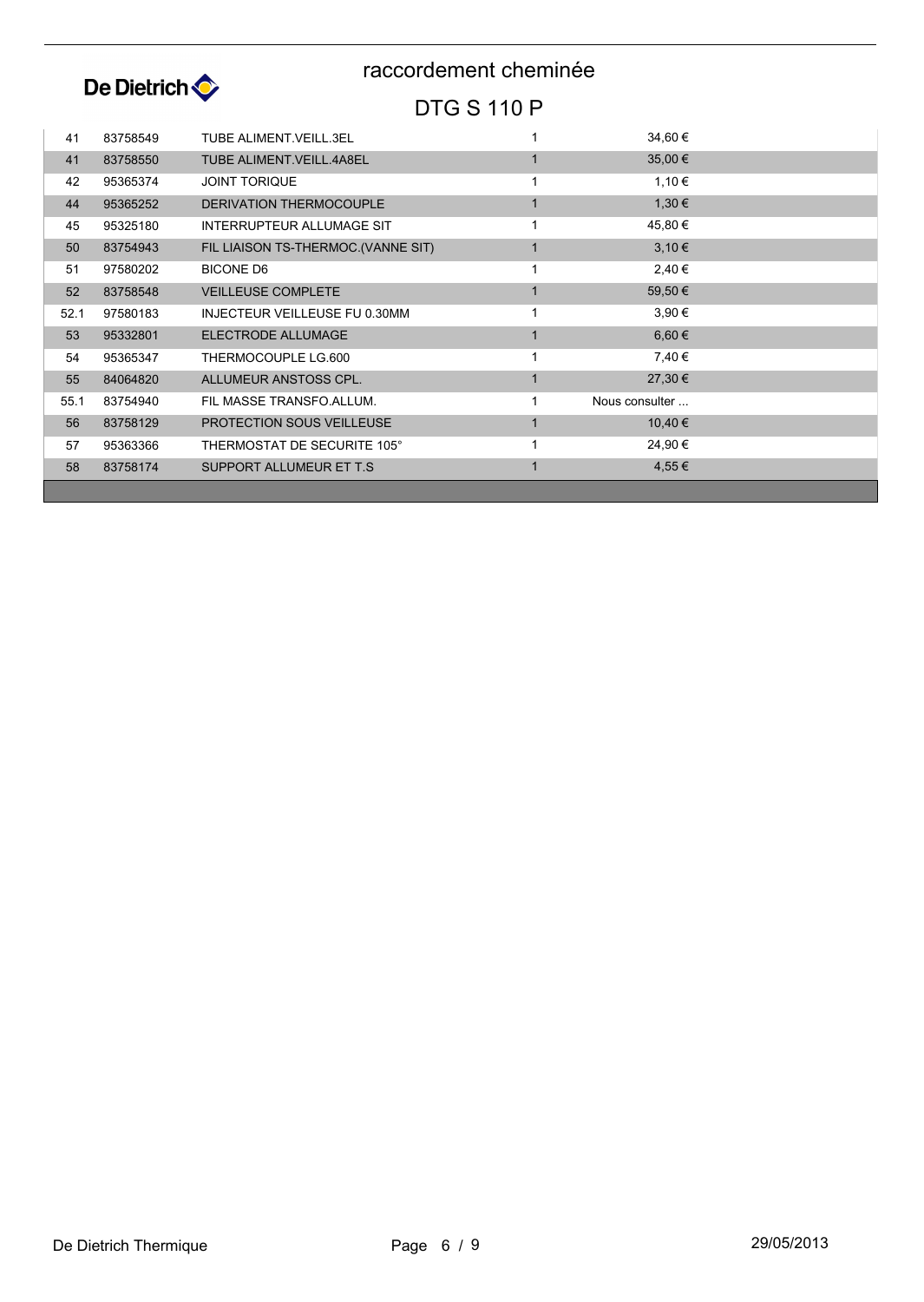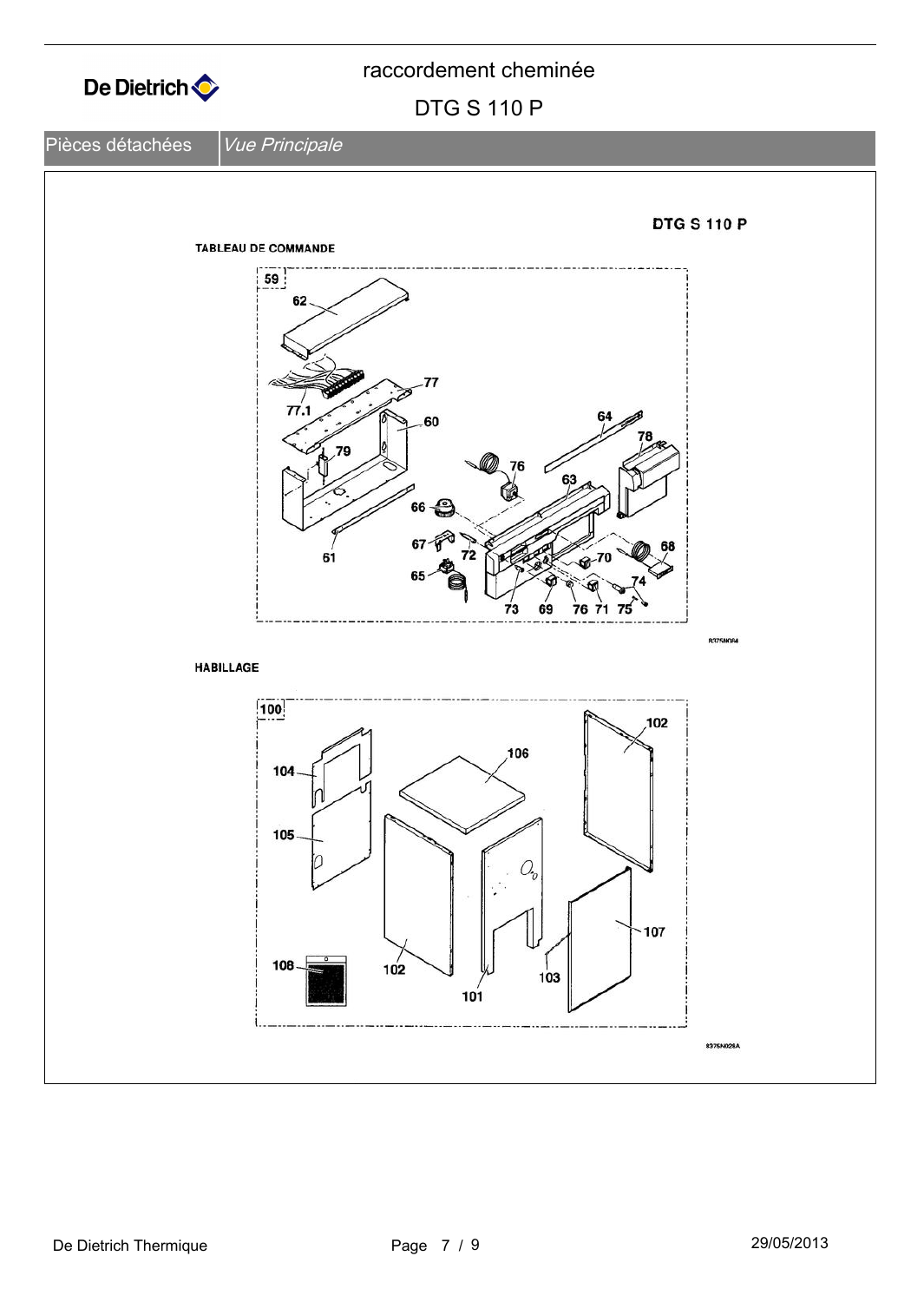

| Réf. | Référence | Description                             | Qté          | <b>Tarif</b>   | <b>Remarques</b> |
|------|-----------|-----------------------------------------|--------------|----------------|------------------|
| 59   | 83758709  | DISP.DE COMMANDE S110P                  | 1            | Nous consulter |                  |
| 60   | 83758035  | SUPPORT TABLEAU COMMANDE                | $\mathbf{1}$ | 27,00 €        |                  |
| 61   | 94830107  | <b>CHARNIERE A PIANO</b>                | $\mathbf{1}$ | 7,40 €         |                  |
| 62   | 83758037  | CAPOT DE PROTECTION                     | $\mathbf{1}$ | 11,00 €        |                  |
| 63   | 97525204  | TABLEAU DE COMMANDE                     | $\mathbf{1}$ | Nous consulter |                  |
| 64   | 95006410  | <b>VITRE</b>                            | $\mathbf{1}$ | 8,45 €         |                  |
| 65   | 85000015  | THERMOSTAT DE REGLAGE                   | $\mathbf{1}$ | 58,40€         |                  |
| 66   | 84478937  | <b>BOUTON DE REGLAGE + ERGOT</b>        | $\mathbf{1}$ | 17,00 €        |                  |
| 67   | 84068067  | SUPPORT DE THERMOSTAT                   | $\mathbf{1}$ | 3,50 €         |                  |
| 68   | 85000014  | THERMOMETRE PLAT                        | $\mathbf{1}$ | 34,10 €        |                  |
| 69   | 85000033  | <b>INTERRUPTEUR BIPOLAIRE</b>           | $\mathbf{1}$ | 5,95€          |                  |
| 70   | 85000034  | <b>INTERRUPTEUR TEST STB</b>            | $\mathbf{1}$ | 7,10 €         |                  |
| 71   | 85000035  | <b>INTERRUPTEUR BIPOLAIRE</b>           | $\mathbf{1}$ | 6,40 €         |                  |
| 72   | 95216213  | LENTILLE ROUGE SERIE 57                 | $\mathbf{1}$ | 1,85 €         |                  |
| 73   | 95216258  | VOYANT 220V SERIE 21                    | $\mathbf{1}$ | 3,80€          |                  |
| 74   | 96550023  | PORTE-FUSIBLE (2.8X0.5)                 | $\mathbf{1}$ | 3,90 €         |                  |
| 74   | 96550069  | PORTE-FUSIBLE (4.8 X 0.5)               | $\mathbf 1$  | 8,15 €         |                  |
| 75   | 95340248  | <b>FUSIBLE 3.15A RETARDE</b>            | $\mathbf{1}$ | 1,10 €         |                  |
| 76   | 85000031  | THERMOSTAT DE SECURITE 100°             | $\mathbf{1}$ | 109,00 €       |                  |
| 77   | 83758036  | <b>DESSUS TABLEAU COMMANDE</b>          | $\mathbf{1}$ | 12,00 €        |                  |
| 77.1 | 83754931  | CIRCUIT ELECTRIQUE TC                   | $\mathbf{1}$ | 444,00 €       |                  |
| 78   | 97525205  | MODULE COMPLEMENTAIRE                   | $\mathbf{1}$ | Nous consulter |                  |
| 79   | 83754800  | FILTRE ANTIPARASITE                     | $\mathbf{1}$ | 36,80 €        |                  |
| 100  | 83758856  | <b>HABILLAGE COMPLET 3EL</b>            | $\mathbf{1}$ | Nous consulter |                  |
| 100  | 83758858  | HABILLAGE COMPLET 5EL                   | $\mathbf{1}$ | Nous consulter |                  |
| 100  | 83758859  | <b>HABILLAGE COMPLET 6EL</b>            | $\mathbf{1}$ | Nous consulter |                  |
| 100  | 83758860  | HABILLAGE COMPLET 7EL                   | $\mathbf{1}$ | Nous consulter |                  |
| 100  | 83758857  | <b>HABILLAGE COMPLET 4EL</b>            | $\mathbf{1}$ | Nous consulter |                  |
| 100  | 83758861  | HABILLAGE COMPLET 8EL                   | $\mathbf{1}$ | Nous consulter |                  |
| 101  | 83758871  | PLAQUE FRONTALE CPL 3EL                 | $\mathbf{1}$ | Nous consulter |                  |
| 101  | 83758876  | PLAQUE FRONTALE CPL 8EL                 | 1            | Nous consulter |                  |
| 101  | 83758872  | PLAQUE FRONTALE CPL 4EL                 | $\mathbf{1}$ | Nous consulter |                  |
| 101  | 83758873  | PLAQUE FRONTALE CPL 5EL                 | 1            | Nous consulter |                  |
| 101  | 83758874  | PLAQUE FRONTALE CPL 6EL                 | $\mathbf{1}$ | Nous consulter |                  |
| 101  | 83758875  | PLAQUE FRONTALE CPL 7EL                 | $\mathbf{1}$ | Nous consulter |                  |
| 102  | 83758852  | PANNEAU LATERAL CPL                     | $\mathbf{1}$ | Nous consulter |                  |
| 103  | 94855086  | CHAINETTE L.160                         | $\mathbf{1}$ | 2,80 €         |                  |
| 104  | 83758095  | PANNEAU ARR.SUP.3EL APRES 01/93         | $\mathbf{1}$ | Nous consulter |                  |
| 104  | 83758096  | PANNEAU ARR.SUP.4EL APRES 01/93         | 1            | Nous consulter |                  |
| 104  | 83758097  | PANNEAU ARR.SUP.5EL APRES 01/93         | $\mathbf{1}$ | Nous consulter |                  |
| 104  | 83758098  | PANNEAU ARR.SUP.6EL APRES 01/93         | $\mathbf 1$  | Nous consulter |                  |
| 104  | 83758100  | PANNEAU ARR.SUP.8EL APRES 01/93         | $\mathbf{1}$ | Nous consulter |                  |
| 104  | 83758099  | PANNEAU ARR SUP 7EL                     | $\mathbf{1}$ | Nous consulter |                  |
| 105  | 83758822  | PANNEAU ARR.INF.+FIX. 3EL APRES01/93    | $\mathbf{1}$ | Nous consulter |                  |
| 105  | 83758823  | PANNEAU ARR INF. + FIX. 4EL APRES 01/93 | $\mathbf 1$  | 49,50 €        |                  |
| 105  | 83758824  | PANNEAU ARR.INF.+FIX. 5EL-APRES 01/93   | $\mathbf{1}$ | Nous consulter |                  |
| 105  | 83758827  | PANNEAU ARR INF. + FIX. 8EL APRES 01/93 | 1            | Nous consulter |                  |
| 105  | 83758825  | PANNEAU ARR.INF.+FIX. 6EL-APRES 01/93   | $\mathbf{1}$ | Nous consulter |                  |
| 105  | 83758826  | PANNEAU ARR.INF.+FIX. 7EL APRES 01/3    | $\mathbf 1$  | Nous consulter |                  |